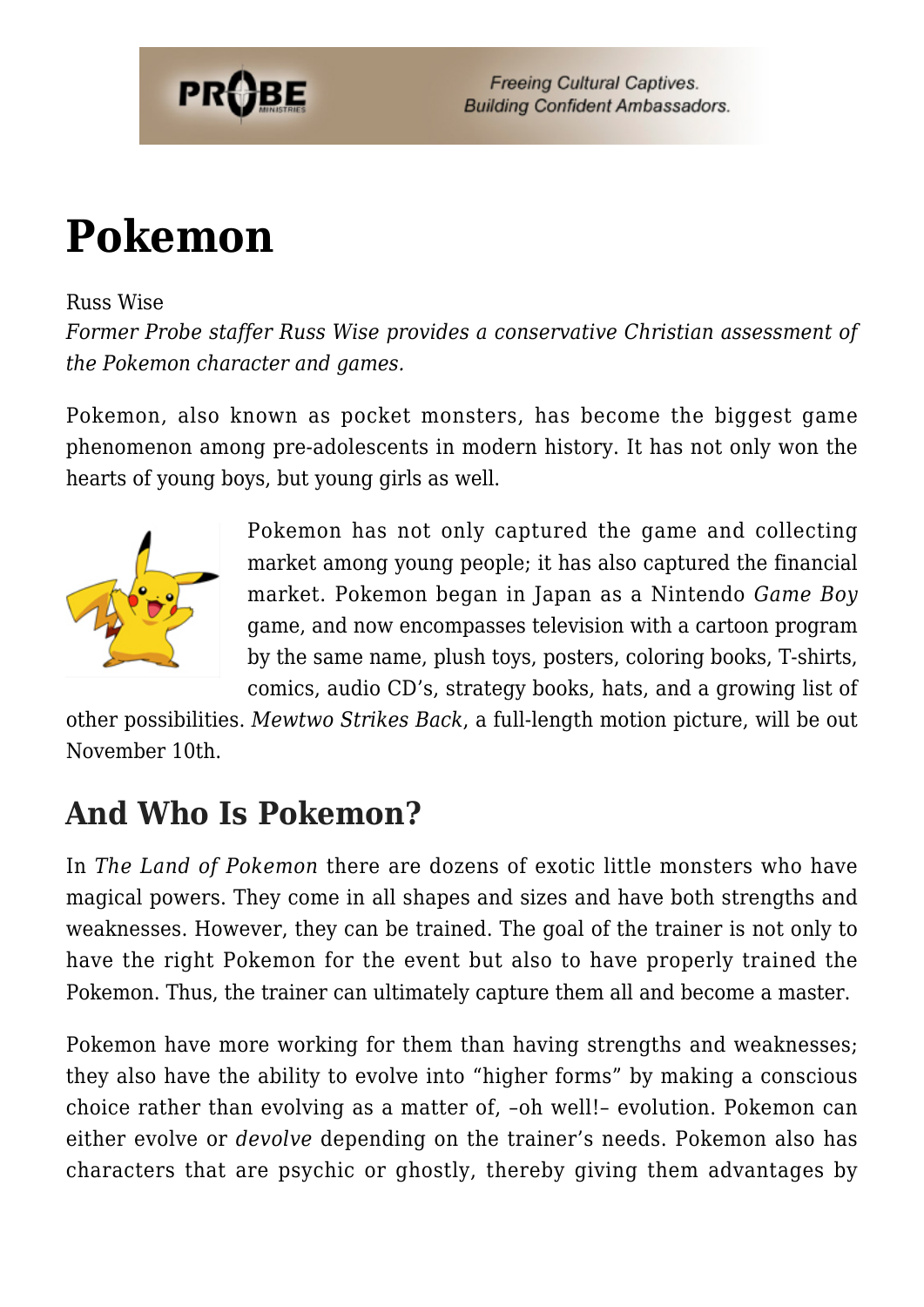

displaying supernatural powers.

# **Problems in the Land of Pokemon**

As mentioned earlier, Pokemon has captured the minds and hearts of our youth, not to mention their pocketbooks. The game has become so competitive that parents have begun to make purchases while their young players are in school. A recent *Dallas Morning News* editorial, written by a Dallas-area mom, bemoaned the fact that parents have ruined Pokemon for children because they have purchased unfairly and taken the fun out of the game for children in general. It seems that parents have become over-zealous in their desire to give their children every advantage.

Another problem that Pokemon raises is that young peole cannot make good decisions about when to play and "not" play. A growing number of schoolteachers and schools have banned Pokemon from their schools and classrooms. Students have difficulty leaving playtime at the classroom door, thereby not giving the teacher their full attention during class.

Students also have difficulty dealing with their emotions after making a "bad" trade or purchase. It is not uncommon for a student to become depressed after a bad deal literally ruining his day.

There have been reports of young people having their valuable cards stolen on campus or in the clssroom. You can imagine the trauma of having your card collection of several hundred dollars disappear.

Eric, a thirteen-year-old enthusiast, said, "It's highly addictive and I think it's fun that there's a world out there with imaginary creatures that you can control and are highly powerful."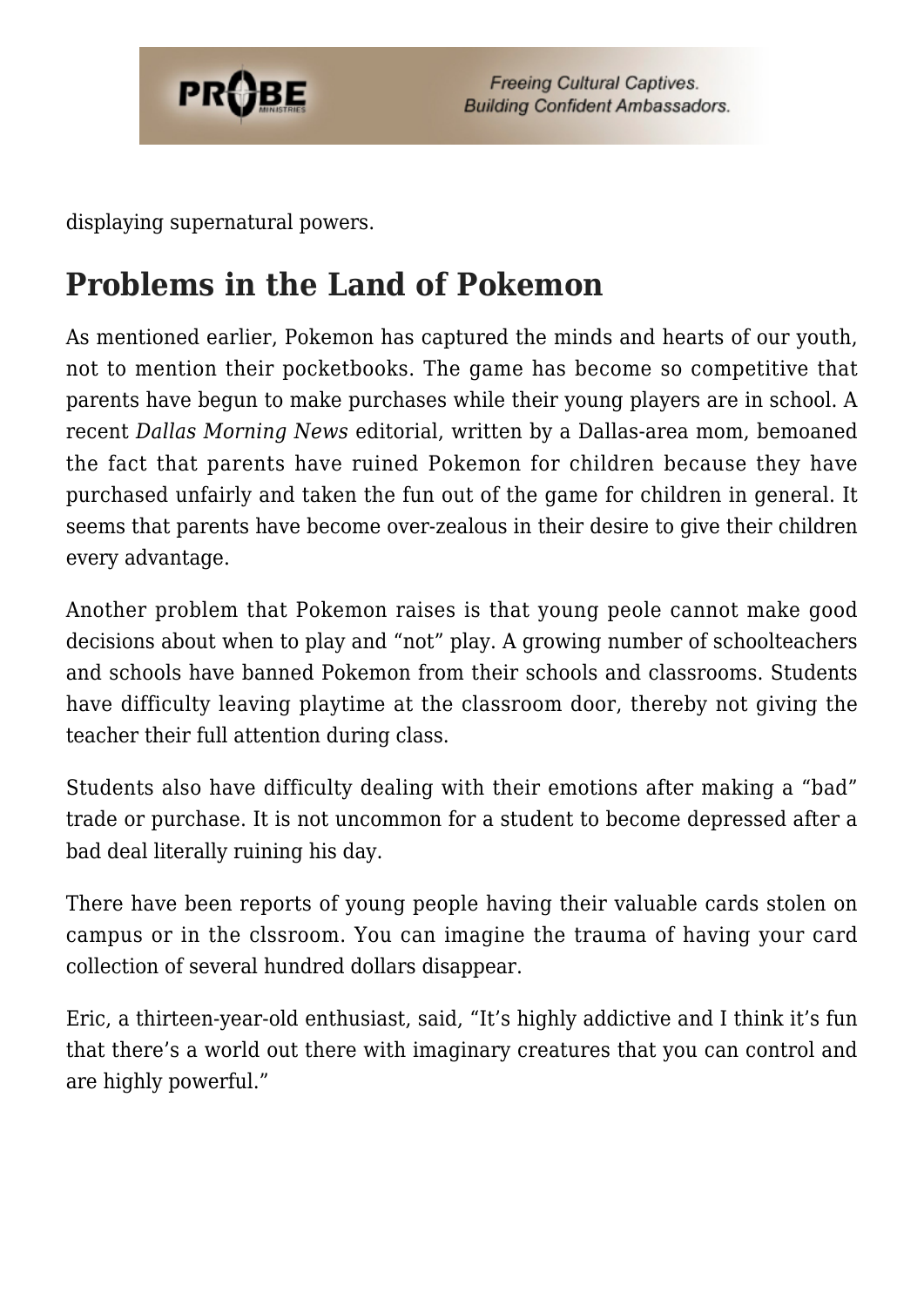

**Freeing Cultural Captives. Building Confident Ambassadors.** 

Another problem, and one that the Christian cannot ignore, is the occultic influence that comes with the game. Pokemon who have psychic abilities and are able to evolve or devolve introduce an occultic world that young people may not have the maturity to deal with. The wise parent will oversee this child's activities and playtime, interacting with his child, and instructing his son or daughter in their faith. In a word, it offers the parent a *teachable* moment that may not otherwise occur.



Teachable moments are precious and few. It is not uncommon for Christian parents to overreact and want to protect their children from all negative influences in their lives. However, it may be an opportunity for parents to teach their children a biblical truth, rather than calling for the censors.

The fact that Pokemon opens a door into the realm of the occult and the world of fantasy should concern parents because it can easily lead to a deeper involvement with other games that are more seductive and ultimately deadly.

A concern worth noting is that Pokemon may whet the appetite for more sophisticated fantasy games such as *Magic* and ultimately *Dungeons and Dragons*. Pokemon is primarily played by elementary-aged students, whereas *Magic* is played by junior high students, and *Dungeons and Dragons* is mostly played by students in high school and older. Each game introduces the player to more and more seductive and occult fantasies and activities.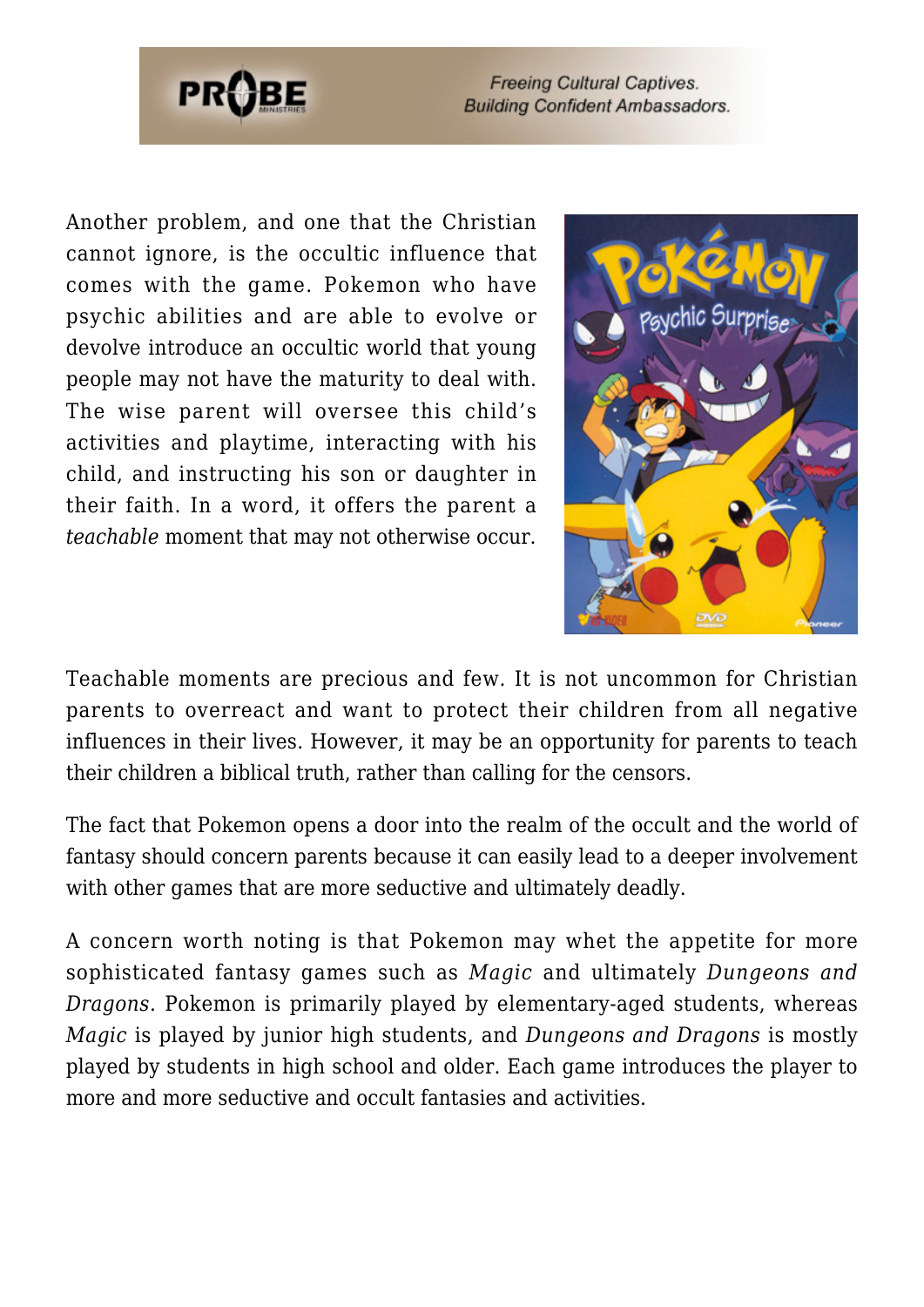

#### **What is a Parent to Do?**

If you have decided that your child will be allowed to play, it would be wise to limit the time he or she can play. Set limitations on when your child can play–after homework is done, chores are completed, etc.

It may be wise to limit the amount of money that will be used for the game. Pokemon, with its addictive potential, can easily become a money pit. It may be instructive to encourage your child to use his own money that he has earned through chores, for example. Learning the value of a dollar is always a good lesson to learn.

We need to ask the question, What is this game teaching me-or my child-about magic, power, God, and spirituality? Do the answers to these questions bring my child or me into a closer relationship with God? If not, why?

#### **Positive Lessons to Be Learned**



Pokemon has positive lessons to be learned. However, these lessons need to be channeled in a productive manner. Proponents of the game offer several reasons why Pokemon is and can be enriching.

First, the game is a social time for engaging in friendly play.

Second, the game fosters cooperation. It takes the help of one's playmates to capture and train all one hundred and fifty-plus Pokemon.

Third, the game helps the player develop skills in using strategy, thinking, and